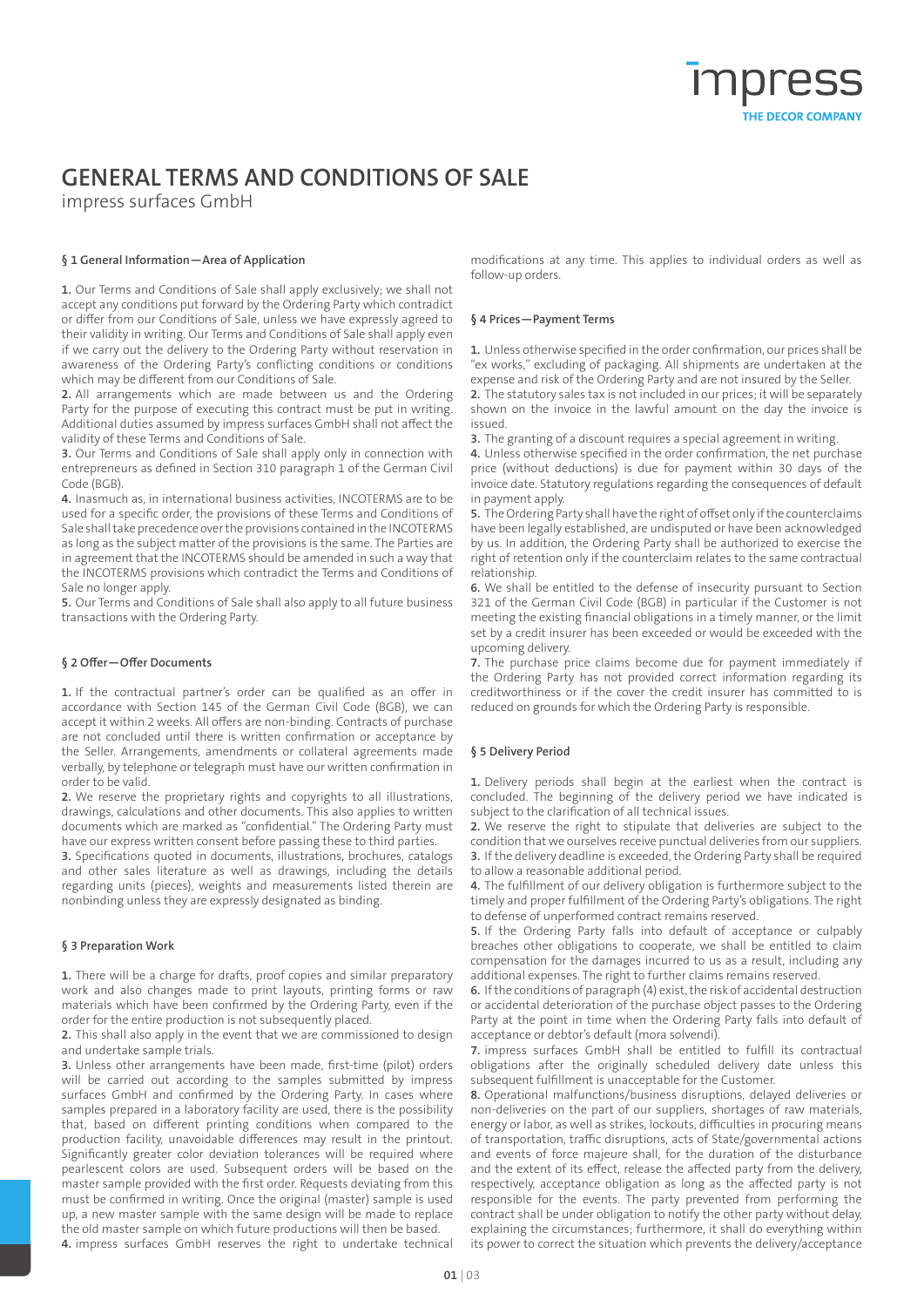# THE DECOR COMPANY

#### as quickly as possible.

**9.** We shall be liable in accordance with the statutory provisions insofar as the underlying sales contract is a "firm deal", within the meaning of Section 286 paragraph 2 no. 4 of the German Civil Code (BGB) and Section 376 of the German Commercial Code (HGB). We shall also be liable in accordance with the statutory provisions where, as a result of delayed delivery attributable to us, the Ordering Party is entitled to claim that its interest in further performance of the contract has ceased to exist.

**10.** We shall furthermore be liable in accordance with the statutory provisions where the delayed delivery is the result of intentional or grossly negligent breach of the contract attributable to us; culpability on the part of our representatives and vicarious agents shall be attributed to us. Where the delayed delivery is not the result of intentional breach of the contract attributable to us, our liability for damages shall be limited to the foreseeable loss or damage which may occur naturally in the ordinary course of events.

**11.** We shall also be liable in accordance with the statutory provisions insofar as the delayed delivery attributable to us is the result of a culpable breach of a material contractual obligation; in such case, however, the liability for damages shall be limited to the foreseeable loss or damage which may occur naturally in the ordinary course of events.

**12.** Any further liability shall be excluded.

#### **§ 6 Transfer of Risk—Packaging Costs**

**1.** Transport packaging and all other packaging in accordance with the specifications of the Packaging Ordinance is non-returnable; pallets are an exception. The Ordering Party shall be obligated to dispose of packaging material at its own costs.

**2.** Insofar as packaging is expressly identified on the invoice or the delivery note/waybill as returnable packaging, such packaging shall be returned to us immediately after use, at the latest, however, within a period of 3 months from the date of the invoice, in usable condition with the freight prepaid and toll-free. If the packaging is not returned on time or is in a condition which excludes its reuse, we shall be entitled to charge the Purchaser for the replacement costs at the respective per diem rate and demand immediate reimbursement.

**3.** Even if INCOTERMS of the group F was agreed upon, impress surfaces GmbH shall not be obligated to provide certificates or documents not expressly agreed upon, look after customs clearance or comply with measurement and weight systems, packaging, labeling or marking regulations or certification requirements applicable outside of Germany.

#### **§ 7 Advice—Information**

**1.** Information regarding the processing and application options our products offer as well as technical recommendations or advice and other particulars are not stipulated by way of secondary contractual obligations and will be provided to the best of our knowledge, yet on a non-binding basis and to the exclusion of any form of liability.

**2.** The provision of such information without an explicit written agreement shall not constitute an independent consulting contract and shall not extend our secondary obligations without an explicit written agreement.

#### **§ 8 Assignment**

The assignment of claims directed against us shall be effective only with our consent.

#### **§ 9 Seller's Warranty**

**1.** The Parties are in agreement that the goods shall be deemed to be defect-free as long as they correspond to the condition (quality) specified in the confirmed order / specification. In the event that the goods are not suitable for a purpose other than the customary one, this shall not constitute a defect unless the Parties have agreed in writing to specific

#### application properties.

**2.** The use of catchphrase-style descriptions, references to generally recognized standards, the use of trademarks or quality marks or the submission of samples or specimen merely describe the composition or nature of the goods and shall not by themselves constitute the assumption of a guaranty or contractual commitment.

**3.** If warranty claims are to be asserted by the Ordering Party, it is necessary that it has duly complied with the inspection and notification duties which are obligatory pursuant to Section 377 of the German Commercial Code (HGB). If necessary, this shall also include Trial processing. It also applies to preliminary (semi-finished) and intermediate products forwarded for correction. The risk of any defects shall be transferred to the Ordering Party at the time of the declaration of readiness for printing/ readiness for production, unless it is a question of defects which did not occur and could not be identified until the production process following the readiness for production declaration was underway. This shall apply to all other release declarations provided by the Ordering Party during the production/manufacture.

**4.** Deviations in structure, color and dimensions within the usual commercial tolerances shall not constitute defects. Insofar as a defect is present in the object of sale, the Ordering Party shall have the right, at its discretion, to request subsequent performance in the form of removal/ repair of defects or with the delivery of a new, defect-free object. In carrying out the removal of the defect, we shall be obligated to absorb all the expenditures necessary for the removal of the defect(s), in particular the costs for the transport, labor and material, provided that these are not increased as a result of the object of sale having been taken to a location other than the place of performance.

**5.** If the subsequent performance proves to be unsuccessful, the Ordering Party shall have the option to either cancel the contract or demand a reduction of the price. In this respect, the Parties are in agreement that impress surfaces GmbH will also be allowed to undertake multiple attempts at rectification as long as it is reasonable for the Ordering Party. **6.** We shall be liable in accordance with the statutory provisions if the Ordering Party asserts claims for compensation of damage based on intent and gross negligence, including intent and gross negligence on the part of our representatives or vicarious agents. Unless we are charged with deliberate breach of contract, the liability for damages shall be limited to the foreseeable loss or damage which may occur naturally in the ordinary course of events.

**7.** We shall be liable in accordance with the statutory provisions if we culpably commit a breach of a material contractual obligation; however, in such case, the liability for damages shall be limited to the foreseeable loss or damage which may occur naturally in the ordinary course of events. **8.** If and when the Ordering Party is entitled to claim compensation for damages instead of performance, our liability within the scope of paragraph (3) shall be limited to the foreseeable loss or damage which may occur naturally in the ordinary course of events

**9.** The liability for culpable injury to life, body or health remains unaffected; this shall also apply to compulsory liability as defined in the Product Liability Act.

**10.** Unless otherwise agreed above, all other liability is excluded.

**11.** The period of limitation for all defect claims shall be 12 months, calculated from the transfer of risk.

**12.** This shall not affect the limitation period for the right of recourse against the supplier as provided for under Sections 478, 479 of the German Civil Code (BGB); it comprises five years, calculated from the delivery of the defective object.

#### **§ 10 Joint Liability**

**1.** Any damage liability in excess of the liability provided for in Section 9 shall be excluded, regardless of the legal nature of the claims that are been asserted. This applies in particular to claims for damages arising from fault or negligence when the contract is concluded, damages because of other breaches of duty or based on tort claims for compensation in cases of property damage as defined in Section 823 of the German Civil Code (BGB).

**2.** Where the liability for damages is excluded or limited for us, this shall also apply with regard to the personal liability for damages of our